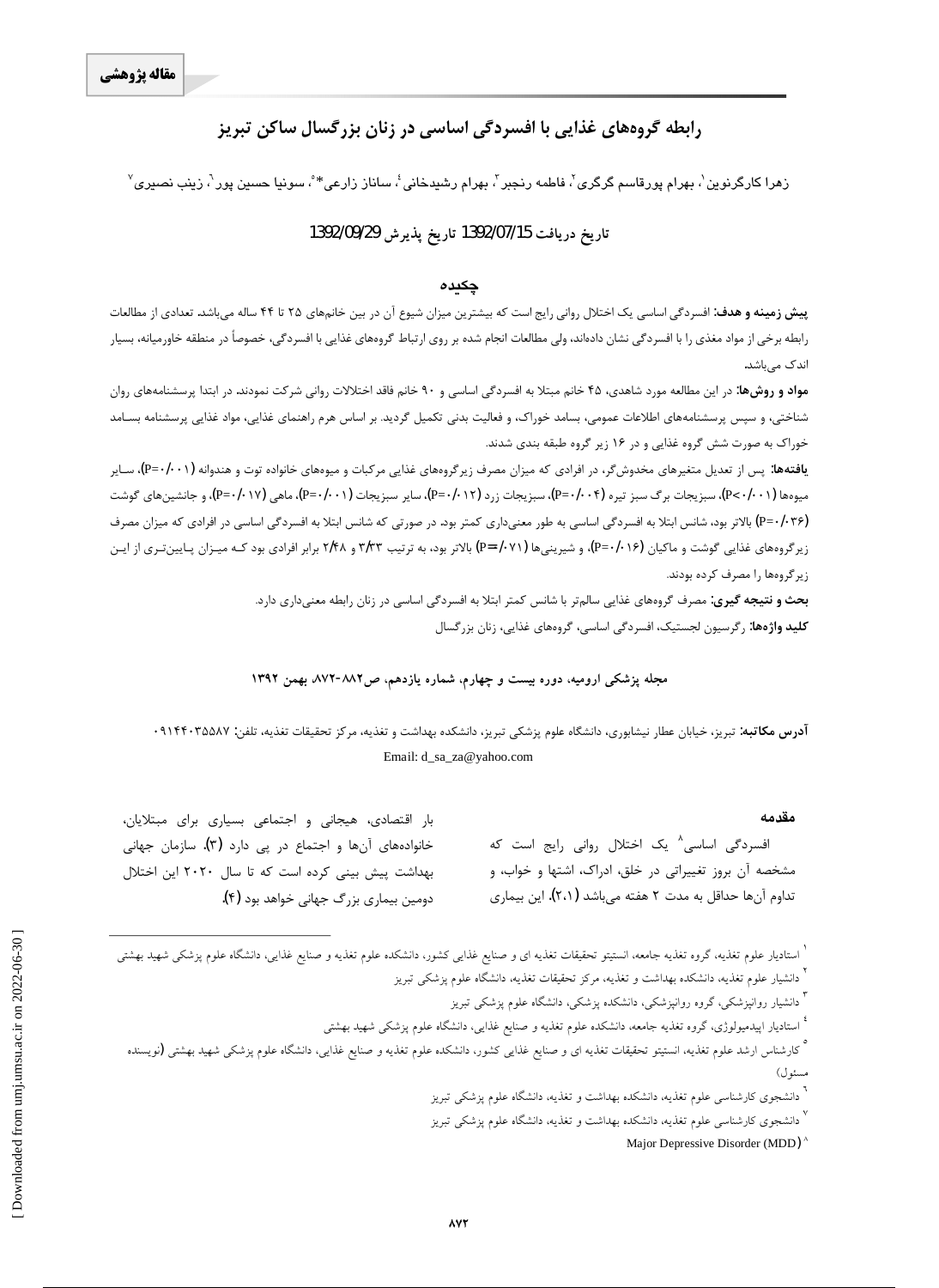در مطالعهای که توسط محمدی و همکارانش انجام شد، مشخص گردید که در بین اختلالات خلقی در ایران، افسردگی (ماسی (۲/۹۸ درصد در کل جامعه، ۴/۳۸ درصد در خانمها) بیشترین شیوع را دارد (۵**)**. خانمها در معرض خطر بالاتری برای ابتلا به اختلالات افسردگی در طول دوران باروری قرار دارند. مشخص شده است که شیوع این بیماری در طول عمر حدود ۱۵ درصد به طور کلی، و حدود ۲۵ درصد برای خانمها است. حداکثر میزان شیوع بین سن ۲۵ تا ۴۴ سال میباشد، با این وجود در طول قرن حاضر، MDD در نسلهای مستعد زودتر اتفاق میافتد، و بنابراین تعداد فزایندهای از خانمها در سنین باروری بیمار مي گردند (۷،۶).

چندین تحقیق ارتباطی را بین رژیم غذایی فرد با طریقه عملکرد و احساسات وی نشان دادهاند. با این وجود اکثر این مطالعات بر روى يک يا چند ماده غذايى متمركز بودهاند. از جمله در سال های اخیر توجه زیادی به ارتباط بین مصرف ماهی و اسیدهای چرب امگا۳ با افسردگی معطوف شده است (۱۲-۸). از بین سایر مطالعات انجام شده در این زمینه میتوان به بررسی ارتباط بين ريز مغذىهايي از قبيل برخي از ويتامينها و مواد معدنی با اختلالات خلق نام برد (۱۷-۱۳). با این وجود مطالعات انجام شده بر روى ارتباط گروههاى غذايى با افسردگى اندك میباشد که از این میان میتوان به بررسی رابطه تکرر مصرف ١٢ گروه غذایی با علائم افسردگی در سه کشور اروپایی آلمان، لهستان، و بلغارستان (۱۸)، بررسی رابطه تکرر مصرف گروههای غذایی اصلی با خطر بروز افسردگی در افراد مسن ساکن تایوان (۱۹) و بررسی رابطه مصرف دو گروه غذایی شیرینیها و غذاهای آماده با خطر افسردگی در اسپانیا (۲۰) اشاره نمود.

بنابراین، با توجه به اینکه اختلال افسردگی اساسی در تبریز، خصوصاً در بين خانمها، از شيوع بالايي برخوردار است (۴/۵۶ درصد) (۲۱)، و با در نظر گرفتن این نکته که فقط تعداد اندکی مطالعه در مورد ارتباط گروههای غذایی با افسردگی اساسی صورت گرفته است و در منطقه خاورمیانه و از جمله ایران نیز مطالعهای در این رابطه وجود ندارد، به همین دلیل این مطالعه به منظور بررسی رابطه مصرف گروههای غذایی با افسردگی اساسی در زنان بزرگسال ساكن تبريز صورت گرفت.

### **مواد و روشها**

در این مطالعه افراد گروه مورد (۴۵ نفر) از میان خانمهای ۲۵-۴۵ ساله مراجعه كننده به كلينيك روانپزشكي تبريز كه سابقه قبلی ابتلا به هیچ گونه بیماری روحی نداشته و برای اولین بار مبتلا به افسردگی اساسی تشخیص داده شده بودند، و گروه

شاهد (۹۰ نفر) از میان خانمهای ۴۵-۲۵ مراجعه کننده به واحدهای درمانگاهی دو بیمارستان دولتی تبریز که سابقه قبلی یا فعلی ابتلا به هیچگونه بیماری روحی نداشتند، انتخاب شدند. معیارهای عدم ورود برای هر دو گروه عبارت بودند از: سابقه ابتلا به بیماریهای محدود کننده فعالیت بدنی، بارداری و شیردهی، و پیروی از رژیم غذایی خاص به هر دلیل. j

در افراد گروه مورد، تشخیص افسردگی اساسی توسط متخصص روانپزشکی و همچنین پرسشنامه مصاحبه بالینی ساختار يافته براى اختلالات محور I در SCID-I) DSM-IV انجام گرفت. لازم به ذکر است که روایی و پایایی نسخه فارسی این پرسشنامه در کشور ما تأييد شده است (٢٢). در افراد گروه شاهد، به منظور غربالگری از لحاظ ابتلا به اختلالات و مشکلات روان شناختی، از پرسشنامه سلامت عمومی ۲۸ سؤالی (GHQ-28) و پرسشنامه افسردگی بک (BDI-II) استفاده شد. روایی و پایایی نسخه فارسی این دو پرسشنامه نیز در ایران به تأیید رسیده است  $(\gamma \gamma, \gamma \gamma)$ 

اطلاعات عمومی مورد نیاز در مورد سن، میزان تحصیلات، وضعيت اشتغال، درآمد، تعداد زايمان، فاصله أخرين زايمان، مصرف دخانيات، وضعيت ، مرپرستي خانوار، تحصيلات سرپرست خانوار، وضعيت اشتغال سرپرست خانوار، تركيب خانواده، حمايت خانواده، تعداد رويدادهاى استرسزاى زندگی در شش ماه گذشته، سابقه خانوادگی افسردگی، محل سكونت، فشار مالي، تنها زندگى كردن، تماس با خانواده يا دوستان، سابقه ابتلا به بيمارى، مصرف دارو يا مكمل، و نوع دارو یا مکمل دریافتی با استفاده از پرسشنامه اطلاعات عمومی جمعآوري گرديد.

دادههای مورد نیاز در مورد رژیم غذایی معمول افراد در گروههای مورد و شاهد از طریق تکمیل یک پرسشنامه بسامد خوراک نیمه کمی که شامل ۱۲۵ ماده غذایی است و پایایی و روایی نسبی آن تأیید شده است (۲۵) با انجام مصاحبه جمع آوری گردید. بعد از تکمیل پرسشنامه بسامد خوراک، مقادیر ذکر شده هر غذا با استفاده از راهنمای مقیاسهای خانگی به گرم تبدیل شد.

میزان فعالیت بدنی با تکمیل پرسشنامه از طریق مصاحبه با افراد بدست آمد. روایی و پایایی این پرسشنامه در جامعه ما تأیید گردیده است (۲۶). در مطالعه حاضر به این پرسشنامه گزینههایی درباره نوع شغل افراد نیز اضافه شده است. در این پرسشنامه میزان فعاليت بدني هر فرد با در نظر گرفتن معادل متابوليكي (MET) آن محاسبه میشود. ساعات صرف شده برای هر کدام از فعالیتهای بدنی در مقدار MET آن فعالیت و سپس در تعداد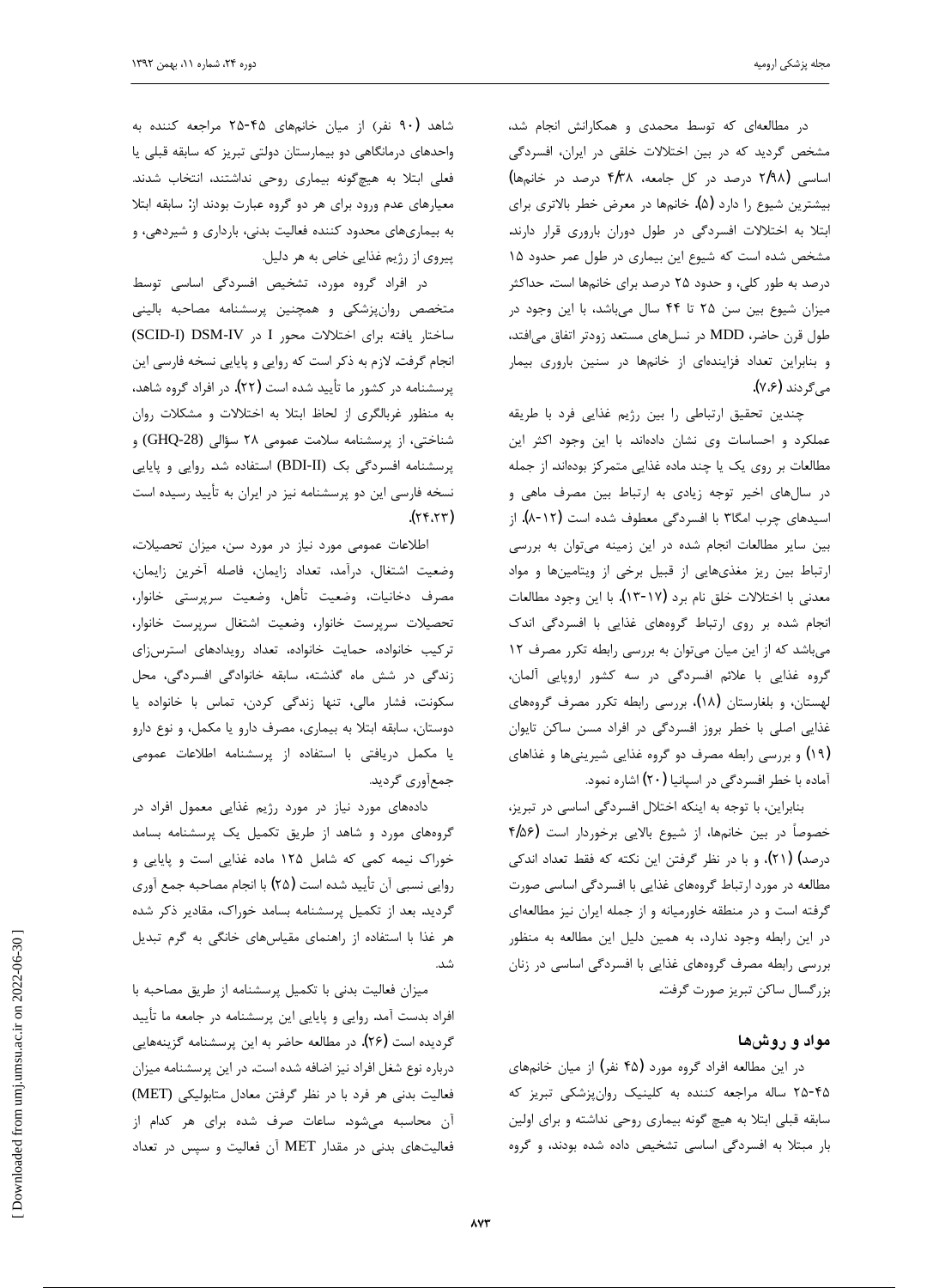روزهای هفته که آن فعالیت انجام میشود ضرب شده و اعداد به دست آمده که به صورت MET.h میباشند، با هم جمع میشوند تا مقدار MET.h/wk به دست آید. میزان خواب به عنوان عامل مخدوش گر افسردگی، به صورت مجزا نیز مورد بررسی قرار گرفت. تجزيه و تحليل آماري دادهها توسط نرم افزار SPSS نسخه

۱۶ صورت گرفت. به منظور تعیین گروههای غذایی، ۱۲۵ ماده غذایی پرسشنامه بسامد خوراک بر اساس هرم راهنمای غذایی (۲۷) به صورت ۶ گروه غذایی و در ۱۶ زیرگروه طبقه بندی شدند. به دلیل تأثیر شناخته شده ماهی بر روی افسردگی، این ماده غذایی به صورت جدا از زیرگروه گوشت طبقه بندی شد (جدول ۱). مقادیر مصرف هر کدام از زیرگروهها بر حسب میانه به دو دسته تقسیم شدند: دسته اول شامل مقادیر کوچکتر و یا مساوی میانه، و دسته دوم شامل مقادیر بزرگتر از میانه.

در این مطالعه جهت مقایسه متغیرهای مخدوش کننده کیفی بین گروه مورد و شاهد از آزمون کای دو یا فیشر، و جهت مقایسه t متغیرهای مخدوش کننده کمی بین گروه مورد و شاهد از آزمون t مستقل یا من ویتنی استفاده شد. همچنین در این تحقیق جهت بررسی رابطه میان هر یک از متغیرهای مستقل با افسردگی اساسی، نسبت شانس با فاصله اطمینان ۹۵درصد محاسبه گردید و جهت از بین بردن اثرات متغیرهای مخدوش کننده بر روی OR و محاسبه نسبت شانس تعديل شده، از رگرسيون لجستيک استفاده شد. P-values گزارش شده دو طرفه میباشند و مقادیر کمتر از ۰/۰۵ معنیدار در نظر گرفته شدهاند.

## **مافتهها**

میانگین سنی شرکت کنندگان ۶/۳۰ ± ۳۲/۸۹ سال (گروه مورد) و ۵/۹۰ ± ۳۲/۸۱ سال (گروه شاهد) بود. بین دو گروه اختلاف معنیداری در مورد مصرف دخانیات (P=۰/۰۴۲)، حمایت خانواده (P=٠/٠٠۱)، سابقه خانوادگی افسردگی (P=۰/۰۰۱)، میزان خواب (P=٠/٠١)، و تعداد رویدادهای استرسزای زندگی  $(P = \cdot / \cdot \cdot)$ مشاهده شد. رابطه كليه اين متغيرها با افسردگى اساسی نیز معنیدار بود (جدول ۲).

جدول ٣ نسبتهاى شانس وفاصله اطمينان ٩٥درصد را برای افسردگی اساسی در بین دستههای زیرگروههای غذایی منتخب نشان میدهد. پس از تعدیل متغیرهای مخدوشگر، در افرادی که میزان مصرف زیرگروههای غذایی مرکبات و میوههای خانواده توت و هندوانه، سایر میوهها، سبزیجات برگ سبز تیره، سبزيجات زرد، ساير سبزيجات، ماهي، و جانشينهاي گوشت بالاتر بود (دسته دوم) شانس ابتلا به افسردگی اساسی به طور معنیدار و به ترتیب ۰٫۶ ،۸۹، ۸۸، ۶۹، ۶۹ ،۵۹ ،۵۶ درصد کمتر بود. در صورتی که شانس ابتلا به افسردگی اساسی در افرادی که میزان مصرف زیرگروههای غذایی گوشت و ماکیان، و شیرینیها بالاتر بود (دسته دوم) به ترتیب ۳/۳۳ و ۲/۴۸ برابر افرادی بود که میزان پایین تری از این زیرگروهها را مصرف کرده بودند (دسته اول). این اختلافها در مورد زيرگروه غذايي گوشت و ماكيان معنىدار (P=•/•۱۶)، و در مورد زیرگروه غذایی شیرینیها نزدیک به سطح معنی داری (P=۰/۰۷۱) بود.

| گروههای غذایی | زیر گروههای غذایی             | مواد غذايي                                                                                       |
|---------------|-------------------------------|--------------------------------------------------------------------------------------------------|
| نان و غلات    | غلات كامل                     | سنگک، بربری، تافتون، جو و بلغور                                                                  |
|               | غلات تصفيه شده                | لواش، باگت، نان محلی، برنج، ماکارونی                                                             |
|               | غلات با چربی و قند بیشتر      | بيسكويتها                                                                                        |
| ميوهها        | مركبات، خانواده توت و هندوانه | پرتقال، نارنگی، گریپ فروت، لیمو شیرین، لیمو ترش، توتها، توت خشک،<br>طالبی و گرمک، خربزه، هندوانه |
|               | ساير ميوەھا                   | سیب، موز، گلابی، زردآلو، گیلاس و آلبالو، هلو و شلیل، گوجه سبز، انجیر تازه،                       |
|               |                               | انجير خشک، انگور، کيوي، خرمالو، انار، خرما، آلو، نارگيل، انبه، آناناس، عناب،                     |
|               |                               | آب ميوەها، كمپوت، كشمش، برگەها، آباليمو                                                          |
| سبز يجات      | سبزیجات برگ سبز               | كاهو، سبزى خوردن، سبزى پخته، سبزى محلى، اسفناج                                                   |
|               | سبزيجات زرد                   | هويج                                                                                             |
|               | سبزيجات نشاستهاى              | سیب زمینی آب پز، سیب زمینی سرخ کرده، نخود سبز، ذرت، باقلا                                        |
|               | ساير سبزيجات                  | گوجه فرنگی، خیار، کدو، بادمجان، لوبیا سبز، قارچ، سیر، پیاز خام، کلم، فلفل                        |
|               |                               | دلمەاي، شلغم، كرفس                                                                               |

## ج**دول شماره (۱)**: طبقه بندي گروههاي غذايي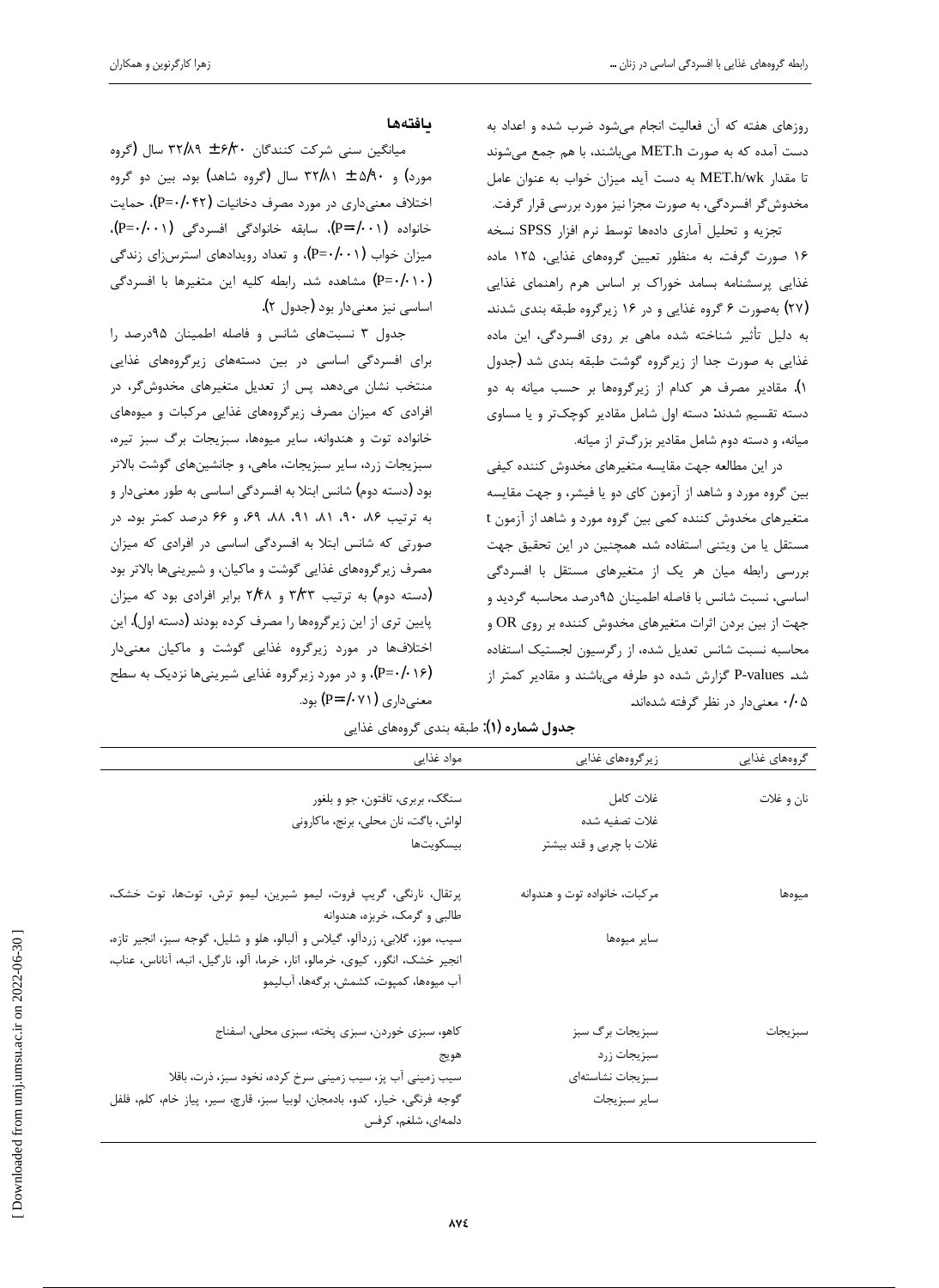#### گوشت گوساله، گوشت گوسفند، گوشت چرخ کرده، مرغ، همبرگر، سوسیس، گوشت و ماکیان گوشت و جانشینها كالباس، امعاء و احشا، زبان، مغز، كله ياچه انواع ماهي ماهی عدس، لوبيا، نخود، لپه، لوبيا چشم بلبلي، ماش، سويا، تخم مرغ، بادامها، گردو، جانشين هاى گوشت يسته و فندق، تخمه شیر معمولی، شیر کم چرب، ماست معمولی، ماست کم چرب، پنیر معمولی، لبنیات کم چرب لبنيات كشك، دوغ شیر پرچرب، ماست پرچرب، ماست چکیده، بستنی لبنیات با چربی و قند بیشتر كره، خامه، پنير خامهاى، روغن جامد، روغن مايع، روغن زيتون، زيتون، پيه و چربي ها و روغن ها چربیها و شیرینیها دنبه، روغن حیوانی، مارگارین، مایونز، چیپس و پفک کیک و کلوچه، قند و شکر پنیر، شکر، عسل، مربا، شیرینی خشک، شیرینی تر، شيرينىها آبنبات، نبات، شكلات، حلوا شكري، حلوا خانگي، نوشابه

#### ادامه جدول شماره ۱

## ج**دول شماره (۲)**: رابطه مصرف دخانیات، حمایت خانواده، سابقه خانوادگی افسردگی، میزان خواب و تعداد رویدادهای استرسiای زندگی با افسردگی اساسی

| متغير                                   | نسبت شانس و فاصله اطمينان ۹۵%                                                     | P value*                     |
|-----------------------------------------|-----------------------------------------------------------------------------------|------------------------------|
| مصرف دخانيات<br>غیر سیگاری<br>سيگارى    | ۱ (مرجع)<br>$N/F\Lambda$ ( $-19F - \Lambda$ $-11F$ )                              | $-1.0y$                      |
| حمايت خانواده<br>عدم حمايت<br>حمايت     | ۱ (مرجع)<br>$.1.7(.1-.177)$                                                       | $\cdot$ / $\cdot$ \          |
| سابقه خانوادگی افسردگی<br>ندارد<br>دارد | ۱ (مرجع)<br>$d\tau\Delta(\frac{1}{9}\lambda - \frac{1}{16}\lambda)$               | $\cdot/\cdot\cdot$           |
| ميزان خواب<br>متوسط<br>کم<br>زياد       | ۱ (مرجع)<br>$\Delta$ /۴۲ (۱/۳۸ - ۲۱/۲۹)<br>$\tau/\gamma$ (1/2 $\tau$ -N· $\tau$ ) | $. .\rangle$<br>$. . . \tau$ |
| تعداد رويدادهاى استرسزاى زندكى          | $1/9$ ( $1/19 - r/7$ )                                                            | $\cdot$ / $\cdot$ $\wedge$   |

مقادير P value با استفاده از آزمون ركرسيون لجستيك دو متغيره (Binary Logistic Regression) بدست آمده است.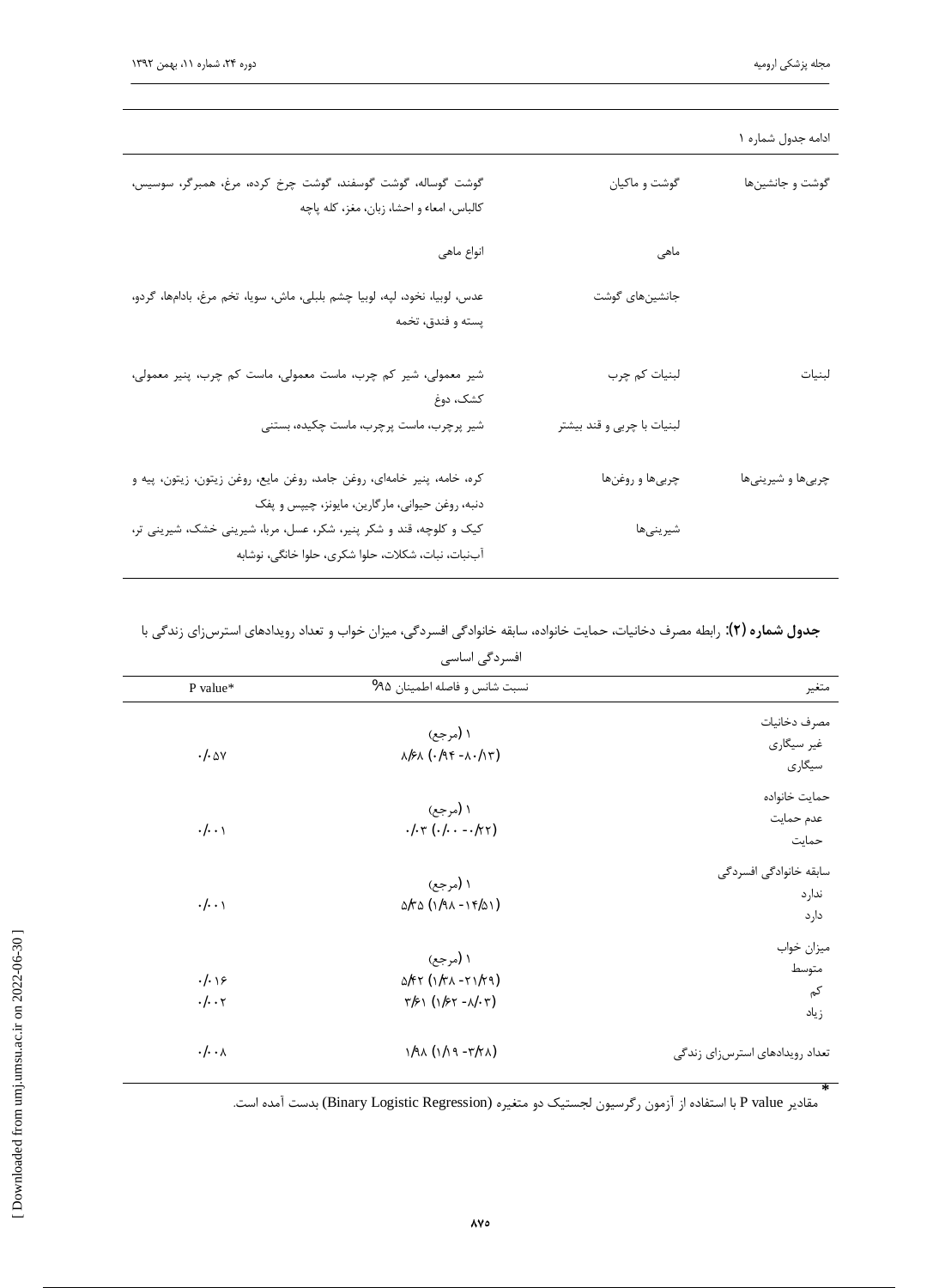| دستههای زیر گروههای غذایی     | فراواني نسبي              |                    | *نسبت شانس و فاصله                             | **نسبت شانس تعديل شده و                              |
|-------------------------------|---------------------------|--------------------|------------------------------------------------|------------------------------------------------------|
|                               | گروه مورد                 | گروه شاهد          | اطمينان ۹۵%                                    | فاصله اطمينان ٩٥%                                    |
| مركبات، خانواده توت و هندوانه |                           |                    |                                                |                                                      |
| دسته اول                      | $\lambda \gamma / \gamma$ | $\Delta \tau/\tau$ | ۱ (مرجع)                                       | ۱ (مرجع)                                             |
| دسته دوم<br>P value           | ۱۷/۸                      | <b>FVIA</b>        | $.174(.11--109)$<br>$\cdot/\cdot\cdot$         | $.114(.1.0-.195)$<br>$\cdot/\cdot\cdot$              |
| ساير ميوهها                   |                           |                    |                                                |                                                      |
| دسته اول                      | $\lambda f/f$             | ۴۵۱۶               | ۱ (مرجع)                                       | ۱ (مرجع)                                             |
| دسته دوم                      | ۱۵۱۶                      | $\Delta f/f$       | $-110 (1.5 - 171)$                             | $. / \cdot (-. / \cdot -. / \cdot )$                 |
| P value                       |                           |                    | $\cdot$   $\cdot$ .                            | $\cdot$ / $\cdot$ $\cdot$                            |
| سبزيجات برگ سبز تيره          |                           |                    |                                                |                                                      |
| دسته اول                      | $\lambda f/f$             | $\Delta f/f$       | ۱ (مرجع)                                       | ۱ (مرجع)                                             |
| دسته دوم                      | ۱۵۱۶                      | ۴۵۱۶               | $-177 (-1 - 9 - 100)$                          | $.119(.1.5-.109)$                                    |
| P value                       |                           |                    | $\cdot/\cdot\cdot$                             | $. \dagger$                                          |
| سبزيجات زرد                   |                           |                    |                                                |                                                      |
| دسته اول                      | 91/1                      | $Y\frac{1}{1}$     | ۱ (مرجع)                                       | ۱ (مرجع)                                             |
| دسته دوم                      | N٩                        | ۲ <sup>N۹</sup>    | $\cdot$ ITF $(\cdot$ I $\cdot$ A $ \cdot$ IVF) | $-1.9( -1 - 10\lambda)$                              |
| P value                       |                           |                    | .1.15                                          | $. -$                                                |
| ساير سبزيجات                  |                           |                    |                                                |                                                      |
| دسته اول                      | $\lambda \gamma / \gamma$ | ۵۰                 | ۱ (مرجع)                                       | ۱ (مرجع)                                             |
| دسته دوم                      | ۱۷Ιλ                      | ۵۰                 | $-177 (-1.9 - 107)$                            | $.111 (-1.9 - 197)$                                  |
| P value                       |                           |                    | $\cdot/\cdot\cdot$                             | $\cdot$ / $\cdot$ \                                  |
| گوشت و ماکیان                 |                           |                    |                                                |                                                      |
| دسته اول                      | ۴٠                        | ۵۵۱۶               | ۱ (مرجع)                                       | ۱ (مرجع)                                             |
| دسته دوم                      | ۶.                        | ۴۴/۴               | $1/\lambda\lambda$ ( $(191-T/\lambda\lambda)$  | $\tau/\tau\tau$ (1/ $\tau$ $\Delta$ - $\lambda$ /9.) |
| P value                       |                           |                    | $.$ /.9.                                       | $. .\rangle$                                         |
| ماهی                          |                           |                    |                                                |                                                      |
| دسته اول                      | YY/Y                      | ۵۱/۱               | ۱ (مرجع)                                       | ۱ (مرجع)                                             |
| دسته دوم                      | ٢۶Ιν                      | ۴۸۱۹               | $\cdot$ KA $(\cdot/\nu - \cdot/\lambda \tau)$  | $-\pi$ ) $(-117 - 11)$                               |
| P value                       |                           |                    | $\cdot$ / $\cdot$ $\setminus$ $\circ$          | .1.1Y                                                |
| جانشين هاى گوشت               |                           |                    |                                                |                                                      |
| دسته اول                      | $Y\mathcal{V}$            | ۵۶/۷               | ۱ (مرجع)                                       | ۱ (مرجع)                                             |
| دسته دوم                      | ٢٨Ι٩                      | $\frac{1}{2}$      | $-10r$ $( -170 - 110)$                         | $-k + (1 + 1) + 1$                                   |
| P value                       |                           |                    | $.  \cdot \rangle$                             | $. .\tau$ ۶                                          |
| شيرينىها                      |                           |                    |                                                |                                                      |
| دسته اول                      | ۶.                        | <b>VSI</b>         | ۱ (مرجع)                                       | ۱ (مرجع)                                             |
| دسته دوم                      | $\mathfrak{r}$ .          | $\tau\tau/\tau$    | $Y/19(11.1 - Y/Vf)$                            | $Y/K\wedge$ ( $\cdot$ /9۳- $F$ / $F$ Y)              |
| P value                       |                           |                    | $.  .$ ۴۶                                      | $\cdot/\cdot$ Y)                                     |

جدول شماره (۳): نسبتهای شانس برای افسردگی اساسی در بین دستههای زیرگروههای غذایی منتخب

قبل از تعدیل متغیرهای مخدوش گر.  $***$ 

بعد از تعدیل مصرف دخانیات، حمایت خانواده، سابقه خانوادگی افسردگی، میزان خواب و تعداد رویدادهای استرس;ای زندگی.

#### بحث

در مورد رابطه گروههای غذایی با افسردگی اساسی، بنا به اطلاعات محقق، مطالعه حاضر اولین مطالعهای است که در منطقه

خاورمیانه انجام گرفته است. طی این مطالعه مشخص شد که مصرف مرکبات و میوههای خانواده توت و هندوانه، سایر میوهها، سبزیجات برگ سبز تیره، سبزیجات زرد، سایر سبزیجات، ماهی، و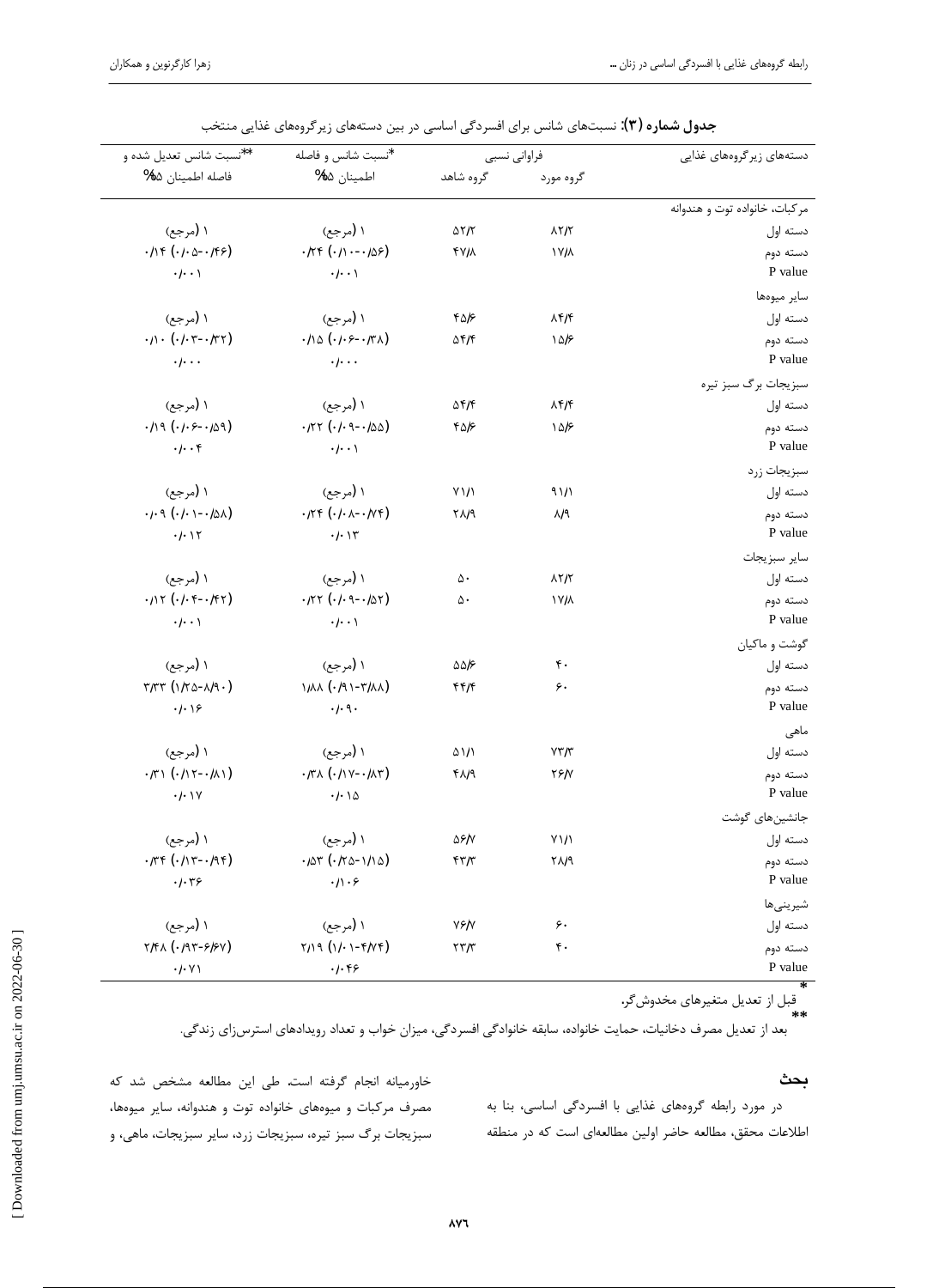جانشینهای گوشت با شانس کمتر ابتلا به افسردگی اساسی، و مصرف گوشت و ماكيان، و شيرينيها با شانس بيشتر ابتلا به افسردگی اساسی ارتباط دارد.

نتايج بدست آمده در اين مطالعه مشابه با مطالعاتي است كه در این زمینه در سایر کشورها انجام شده است. از جمله میتوان به مطالعهای که در سه کشور اروپایی آلمان، لهستان، و بلغارستان انجام شد (١٨) اشاره كرد. در اين مطالعه مقطعي، به منظور بررسی رابطه تکرر مصرف غذا با علائم افسردگی در دانشجویان، از یک پرسشنامه بسامد خوراک ۱۲ آیتمی، و پرسشنامه افسردگی بک استفاده گردید. ارتباط بین مصرف گروههای غذایی و شاخصهای سلامت روانی به وسیله رگرسیون خطی مورد ارزیابی قرار گرفت. محققان رابطه معکوسی را بین مصرف میوهها و سبزیجات و علائم افسردگی در خانمها مشاهده نمودند، ولی در مردان هیچ رابطه معنیداری گزارش نشد. علائم افسردگی در خانمها با مصرف كمتر گوشت نيز در ارتباط بود كه اين يافته، كاملاً مغاير با نتايج مطالعه ما مىباشد. محققان توجيهي براي اين موضوع نيافتند و ذكر كردند كه احتمالاً مصرف گوشت فقط نشانگر خلق بهتر میباشد و تأثیر مثبتی بر روی خلق نمیگذارد.

نتايج مطالعه حاضر با مطالعه مقطعى ديگرى كه بر روى بیماران بزرگسال مبتلا به دیابت در آمریکا صورت گرفت (۲۸) نیز مشابه است. رژيم غذايي اين بيماران توسط پرسشنامه خلاصه فعاليتهاى خود مراقبتى بيماران ديابتى (SDSCA)، و ابتلا به افسردگی اساسی بر اساس معیارهای DSM-IV مورد ارزیابی قرار گرفت. در این مطالعه، دریافت ناکافی میوهها و سبزیجات با شانس بيشتر ابتلا به افسردگي اساسي ارتباط معنىداري داشت.

در یک مطالعه کوهورت که بر روی افراد بزرگسال ساکن اسپانیا صورت گرفت (۲۰) ارتباط مثبتی بین مصرف شیرینیها و غذاهای آماده (همبرگر، سوسیس، و پیتزا) با اختلال افسردگی مشاهده شد. لازم به یادآوری است که در مطالعه حاضر، غذاهای آماده جزو زيرگروه غذايي گوشت و ماكيان طبقه بندي شدهاند. در مطالعهای مقطعی که در آمریکا بر روی خانمهای میانسال صورت گرفت (٢٩) علائم افسردگی تعیین شده بر اساس معیارهای DSM-IV، با مصرف غذاهای شیرین ارتباط مثبت و با مصرف غذاهای غیرشیرین ارتباط منفی داشت. بعلاوه مطالعه مقطعی دیگری (۳۰) نیز نشان داد که در افراد ۶۴-۲۵ ساله ساکن فنلاند، علائم افسردگی با مصرف کمتر سبزيجات و ميوهها، و به طور غير مستقيم با مصرف بيشتر غذاهاي شيرين ارتباط دارد.

یافتههای بررسی حاضر نشان دادند که مصرف زیرگروههای غذایی مرکبات و میوههای خانواده توت و هندوانه، سایر میوهها، سبزیجات برگ سبز تیره، سبزیجات زرد، سایر سبزیجات، ماهی، و

جانشینهای گوشت با شانس کمتر ابتلا به افسردگی اساسی ارتباط دارد. دليل اين امر را شايد بتوان به محتواى مواد مغذى اين زیرگروهها نسبت داد. بررسیهای پیشین نشان دادهاند که ریز مغذيهايي از قبيل ويتامينها (خصوصاً ويتامينهاي گروه B و ويتامينهاي D، C و E)، مواد معدني (كلسيم، كروم، أهن، منیزیم، روی و سلنیوم) باعث کاهش خطر افسردگی میگردند  $(\uparrow\uparrow)$ 

j

فولات و ویتامین  $B_{12}$  برای عملکرد طبیعی سیستم عصبی مرکزی ضروری هستند و از طریق چندین مکانیسم میتوانند روی خلق تأثير گذارند. اين ويتامينها با شركت در واكنشهاى انتقال گروه تک کربنه، در سنتز سروتونین و سایر نوروترنسمیترهای مونوآمین نقش دارند. کاهش دسترسی این نوروترنسمیترها در سيناپس از جمله علل زيست شناختى اصلى ايجاد افسردگى شناخته شده است (۳۳٬۳۲). بعلاوه فولات و ویتامین  $\mathrm{B}_{12}$  برای تبدیل هموسیستئین به متیونین، و ویتامین  $B_6$  برای تبدیل هموسیستئین به سیستئین ضروری هستند. کمبود این ویتامینها منجر به افزایش سطوح هموسیستئین میگردد که در پاتوژنز بیماریهای روانی از جمله افسردگی اساسی دخیل دانسته شده است (۳۵،۳۴). متابولیتهای هموسیستئین در مغز میتوانند باعث تحريك گيرندههاى سيناپسى N-متيل-D-آسپارتات (NMDA) گردند و فعالیت آنها را به طور غیرطبیعی افزایش دهند. این امر منجر به افزایش غیر قابل کنترل  $\mathrm{Ca}^{2+}$  درون سلولی و رها سازی پروتئازهای سلولی و در نهایت مرگ نورونها میشود (۳۶). در  ${ {\rm Mg}^{2+} }$  شرایط عادی این کانالهای کلسیمی به وسیله یونهای بلوكه مىشوند، ولى كمبود منيزيم مىتواند باعث باز شدن كانالها و در نتيجه آسيب نوروني گردد. مشخص شده است كه ميزان منیزیم مایع مغزی نخاعی در افرادی که اقدام به خودکشی کردهاند پایین است و مکمل یاری با منیزیم در درمان افسردگی اساسی مؤثر شناخته شده است (۱۶).

استرس اکسیداتیو و التهاب نیز یکی دیگر از مکانیسمهای مطرح در افسردگی اساسی است و پایین بودن غلظتهای پلاسمایی آنتیاکسیدانها در این بیماران باعث تشدید وضعیت می گردد (۳۸،۳۷). مطالعات مختلف نشان دادهاند که سطوح ویتامین E، ویتامین C، روی، سلنیوم، و اسیدهای چرب امگا ۳ در افراد مبتلا به افسردگی پایین است و مکمل یاری با آنها تأثیر مثبتی بر روی خلق دارد (۹۸ ۴۲-۳۹).

نقش اساسی آهن برای تأمین اکسیژن مغز **(۴۳)**، عملکرد کروم در متابولیسم گلوکز (۴۵٬۴۴) و افزایش سطوح سروتونین در مغز (۴۶)، و اهمیت کلسیم برای آزادسازی نوروترنسمیترها (۴۷) نیز از جمله عواملی هستند که ارتباط این مواد مغذی را با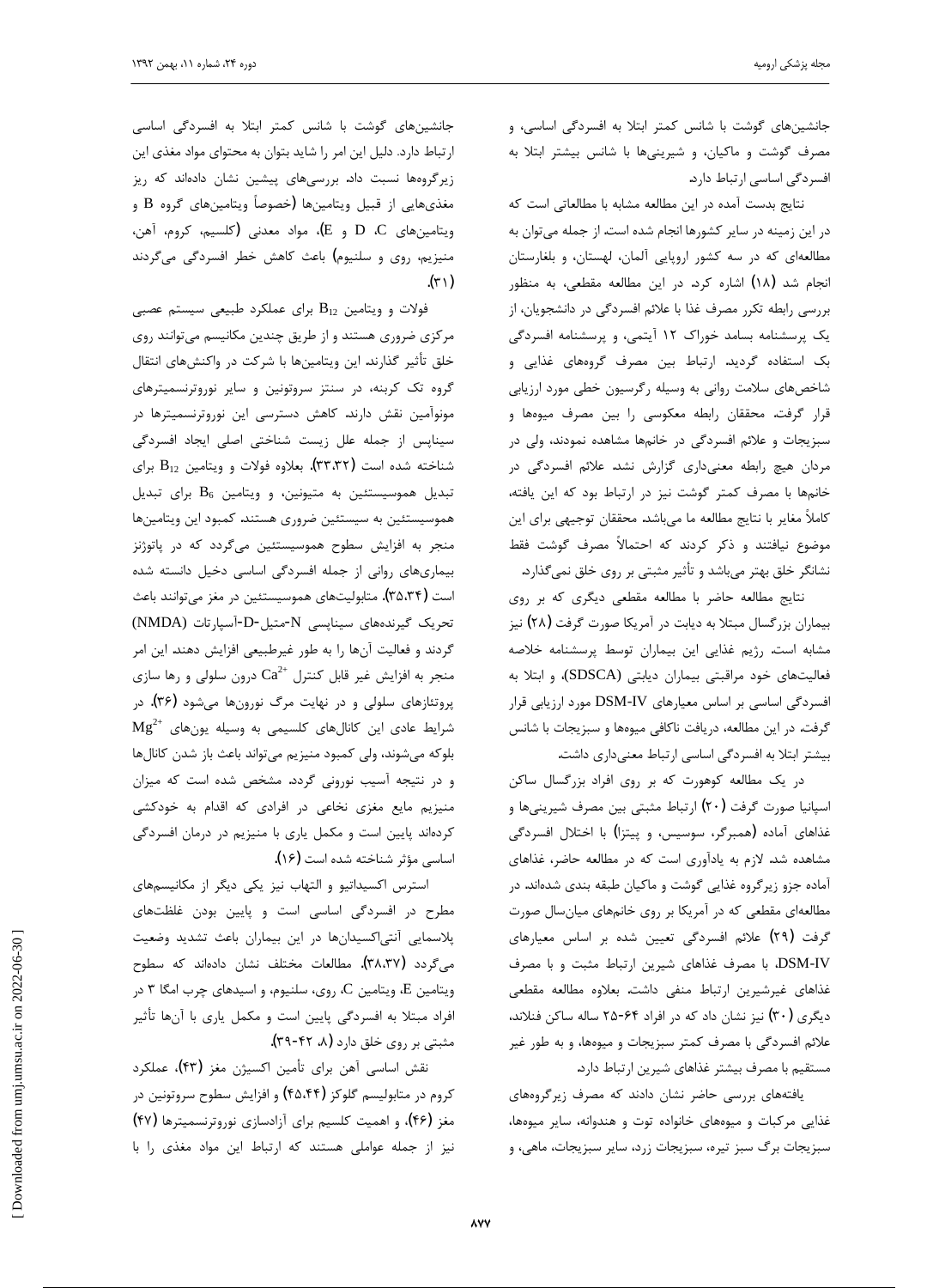افسردگی مشخص می *ک*نند.

این در حالی است که در مطالعه حاضر، زیرگروههای غذایی که با شانس کمتر ابتلا به افسردگی اساسی ارتباط داشتند غنی از  $\cdot$ ویتامینهای گروه  $B$ ، ویتامینهای  $C$  و  $E$ ، کلسیم، کروم، آهن منیزیم، روی، سلنیوم، و اسیدهای چرب امگا ۳ هستند. اثر ضد افسردگی مصرف این زیرگروههای غذایی میتواند ناشی از تک تک این مواد مغذی، یا به احتمال بیشتر ناشی از عملکرد توأم مواد مغذی زیرگروههای غذایی مختلف باشد. البته در این مورد استثنایی نیز وجود دارد. درست است که زیرگروه گوشت و ماكيان، منبع مواد مغذى ضرورى براى عملكرد مغز، از قبيل ویتامینهای  $B_6$  و  $B_{12}$ ، آهن، روی، و سلنیوم است (۴۸)، با این وجود این زیرگروه، به همراه غذاهای آماده و امعاء و احشا طبقهبندی شده در درون آن، منبع اسیدهای چرب اشباع (SFAs) نیز می باشد (۴۹). مشخص شده است که اسیدهای چرب اشباع با مهار بيان فاكتور نوروتروفيك مشتق از مغز (BDNF) (۵۰)، باعث تشديد علائم افسردگي ميگردند (۵۱). بعلاوه زيرگروه گوشت و ماکیان، با دارا بودن اسید آمین، متیونین (۵۲) میتواند باعث افزایش سطح هموسیستئین گردد که نقش آن در ایجاد بيماريهاي رواني قبلاً ذكر گرديد. اين عوامل مي توانند تا حدي توجيه كننده ارتباط مثبت بين مصرف گوشت و افسردگي در مطالعه حاضر و تعدادي از ساير مطالعات (۵۳ و۵۴) باشند. در تفسير يافتهها، بايد محدوديتهاى مطالعه حاضر نيز در

- 5. Mohammadi MR, Davidian H, Noorbala AA, Malekafzali H, Naghavi HR, Pouretemad HR, et al. An epidemiological survey of psychiatric disorders in Iran. Clin Pract Epidemiol Ment Health 2005; 1: 16-23.
- 6. Kessler RC, McGonagle KA, Swartz M, Blazer DG, Nelson CB. Sex and depression in the National Comorbidity Survey I: Lifetime prevalence, chronicity and recurrence. J Affect Disord 1993; 29: 85-96.
- 7. Zisook S, Rush AJ, Albala A, Alpert J, Balasubramani GK, Fava M, et al. Factors that differentiate early vs. later onset of major depression disorder. Psychiatry Res 2004; 129(2): 127-40.

نظر گرفته شوند. یکی از این محدودیتها تعیین نشدن روایی و پایایی پرسشنامه بسامد خوراک در بیماران مبتلا به افسردگی اساسی است. احتمال وجود سوگیری یادآوری، مشخص نبودن رابطه علت و معلولی، و کوچک بودن حجم نمونه از سایر محدوديتهاى اين مطالعه مىباشند.

## **نتىجە گىرى**

مصرف گروههای غذایی سالم تر نظیر میوهها، سبزیجات (به جز سبزیجات نشاستهای)، ماهی، و جانشینهای گوشت (شامل حبوبات، تخم مرغ، و آجیلها) با شانس کمتر ابتلا به افسردگی اساسی، و مصرف گوشت و ماکیان (شامل گوشت قرمز، مرغ، همبرگر، سوسیس، کالباس، امعاء و احشا، زبان، مغز، و کله پاچه)، و شیرینیها با شانس بیشتر ابتلا به افسردگی اساسی رابطه معنیداری دارد. مطالعات بیشتری به منظور تأیید یافتههای مطالعه حاضر مورد نياز است.

# **تشکر و قدردانی**

از معاونت محترم پژوهشی انستیتو تحقیقات تغذیهای و ضنایع غذایی کشور به جهت حمایتهای مالی، و از جناب آقای دكتر هادى طبيبي به جهت راهنماييهاى ارزشمندشان صميمانه سپاسگزاریم. از کلیه بیماران محترمی که در انجام این مطالعه همکاری نمودند کمال تشکر را داریم.

### **References:**

- 1. Belmaker RH, Agam G. Major Depressive Disorder. N Engl J Med 2008; 358(1): 55-68.
- 2. American Psychiatric Association. Diagnostic and Statistical Manual of Mental Disorders,  $4<sup>th</sup>$  ed. Washington, DC: American Psychiatric Association; 1994.P.349-56.
- 3. Judd LL, Paulus MP, Wells KB, Rapaport MH. Socioeconomic burden of subsyndromal depressive symptoms and major depression in a sample of the general population. Am J Psychiatry 1996; 153(11): 1411-7.
- 4. Murray CJ, Lopez AD. Alternative projections of mortality and disability by cause 1990-2020: Global Burden of Disease Study. Lancet 1997; 349(9064): 1498-504.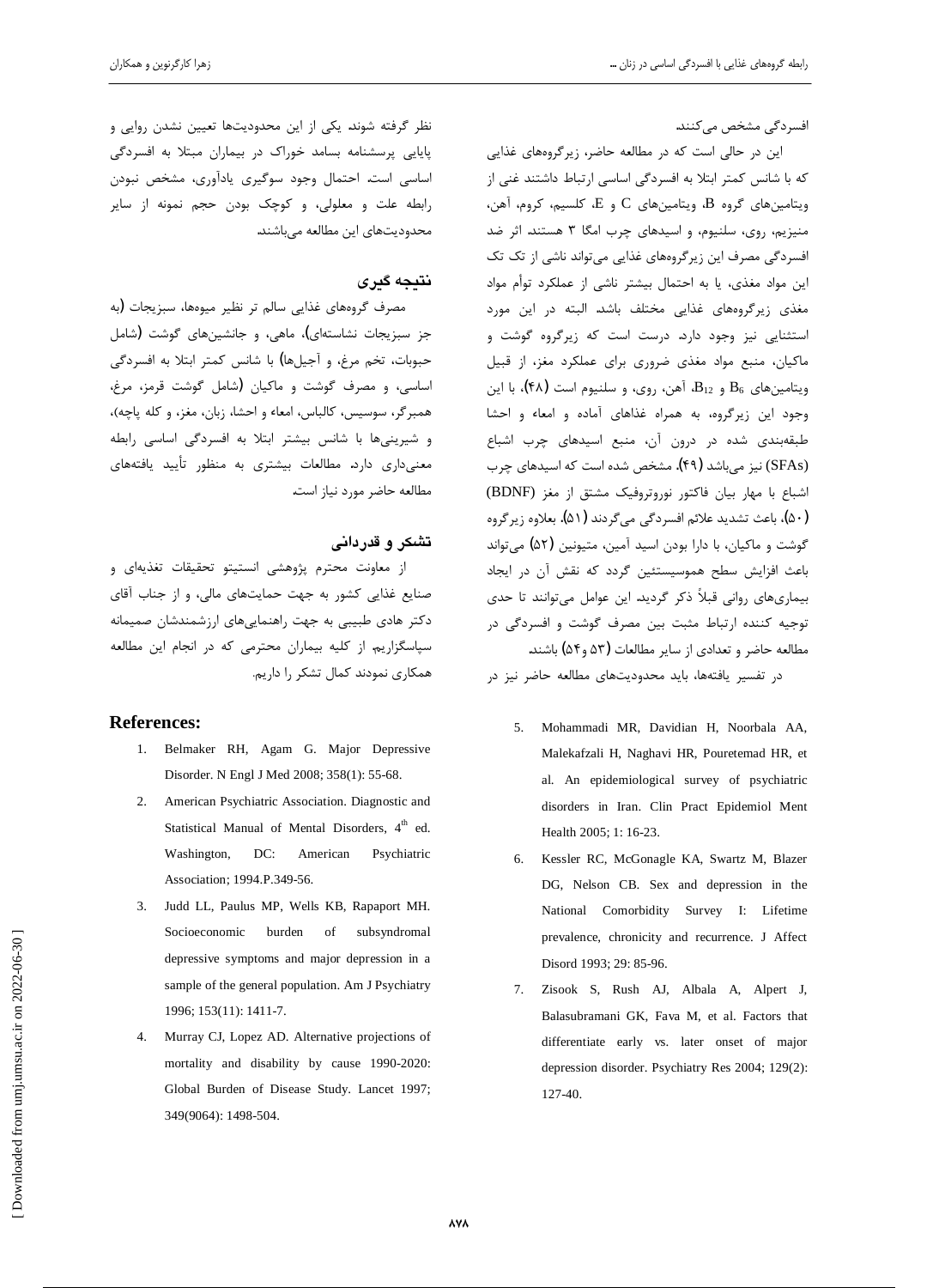- 8. Logan AC. Omega-3 fatty acids and major depression: a primer for the mental health professional. Lipids Health Dis 2004; 3(1): 25-32.
- Sontrop J, Campbell MK. @-3 polyunsaturated  $\mathbf{Q}$ fatty acids and depression: A review of the evidence and a methodological critique. Prev Med 2006; 42(1): 4-13.
- 10. Appleton KM, Woodside JV, Yarnell JW, Arveiler D, Haas B, Amouyel P, et al. Depressed mood and dietary fish intake: direct relationship or indirect relationship as a result of diet and lifestyle? J Affect Disord 2007; 104: 217-23.
- 11. Strøm M, Mortensen EL, Halldorsson TI, Thorsdottir I, Olsen SF. Fish and long-chain n-3 polyunsaturated fatty acid intakes during pregnancy and risk of postpartum depression: a prospective study based on a large national birth cohort. Am J Clin Nutr 2009; 90(1): 149-55.
- 12. Eivan Bagha, Nourozi Panahi L, Ghoazadeh M, Ranbar Kpcheksaraei F, Ebrahimi Mameghani M. Comparison of Effectiveness of Omega-3 Fatty Acids with Placebo in Treatment of Mild to Moderate Postpartum Depression. J Ardabil Univ Med Sci 2009;9(1). 23-32. (Persian)
- 13. Williams Al, Cotter A, Sabina A, Girard C, Goodman J, Katz DL. The role for vitamin B-6 as treatment for depression: a systematic review. Fam Pract 2005; 22(5): 532-7.
- 14. Tassabehji NM, Corniola RS, Alshingiti A, Levenson CW. Zinc deficiency induces depression-like symptoms in adult rats. Physiol Behav 2008; 95(3): 365-9.
- 15. Hoogendijk WJ, Lips P, Dik MG, Deeg DJ, Beekman AT, Penninx BW. Depression is associated with decreased 25-hydroxyvitamin D and increased parathyroid hormone levels in older adults. Arch Gen Psychiatry 2008; 65(5): 508-12.
- 16. Eby GA, Eby KL. Magnesium for treatmentresistant depression: A review and hypothesis. Med Hypotheses 2010; 74(4): 649-60.
- 17. Saboktakin M, Pourghassem Gargari B, Mahboob SA, Pourafkari N. Assessment of folate and vitamin b12 in patients with major depressive disorder. Urmia Med J 2008;19(2):112-9.
- 18. Mikolajczyk RT, El Ansari W, Maxwell AE. Food consumption frequency and perceived stress and depressive symptoms among students in three European countries. Nutr J 2009; 8: 31-8.
- 19. Tsai AC, Chang TL, Chi SH. Frequent consumption of vegetables predicts lower risk of depression in older Taiwanese - results of a prospective population-based study. Public Health Nutr 2011; 1(1): 1-6.
- 20. Sanchez-Villegas A, Toledo E, de Irala J, Ruiz-Canela M, Pla-Vidal J, Martinez-Gonzalez MA. Fast-food and commercial baked goods consumption and the risk of depression. Public Health Nutr 2011; 15(3): 424-32.
- 21. Fakhari A, Dadashzadeh H, Ranjbar Kocheksaraei F. The prevalence of psychiatric disorders in children and adolescents in North West Iran. Med J Tabriz Univ Med Sci 2003; 3(59):100-5. (persian)
- 22. Sharifi V, Asadi M, Mohammadi M, Amini H, Kaviani H, Semnani Y, et al. Structured Clinical DSM-IV (SCID): Persian Interview for Translation and Cultural Adaptation. Iran J Psychiatry 2007;1(1):46-8.
- 23. Noorbala AA, Bagheri Yazdi A, Mohammad K. The Validation of General Health Questionnaire-28 as a Psychiatric Screening Tool. Hakim 2009;  $11(4):47-53$
- 24. Ghassemzadeh H, Mojtabai R, Karamghadiri N, Ebrahimkhani N. Psychometric properties of a Persian language version of the Beck Depression Inventory Second edition: BDI-II-PERSIAN. Depress Anxiety 2005; 21(4): 185-92.
- 25. Azadbakht L, Mirmiran P, Esmaillzadeh A, Azizi F. Dairy consumption is inversely associated with the prevalence of the metabolic syndrome in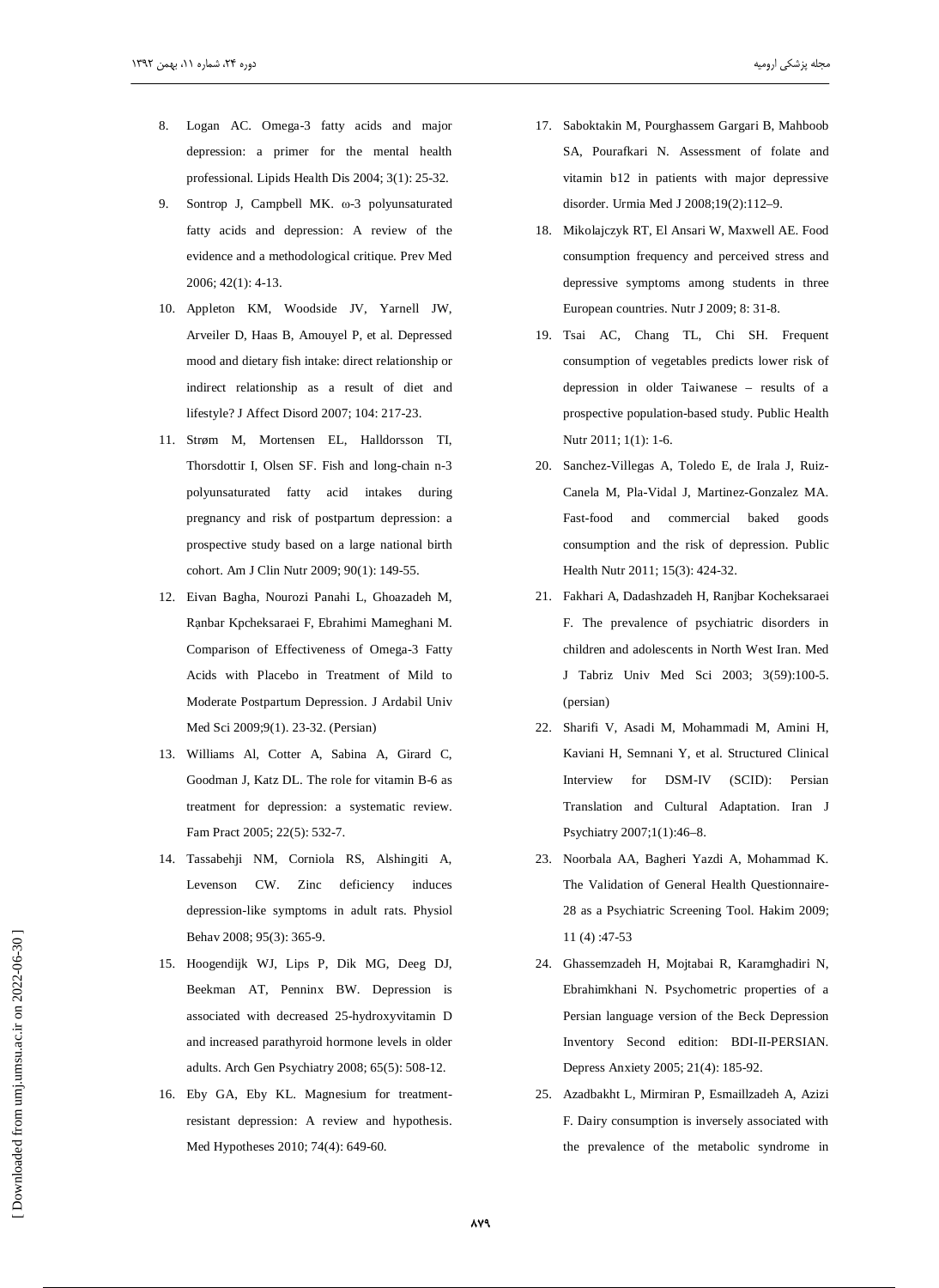Tehranian adults. Am J Clin Nutr 2005; 82: 523-30.

- 26. Kolishadi R, Rabiei K, Khosravi A, Famori F, Sadeghi M, Rohafza F, et al. Assessment of Physical Activity of Adolescents in Isfahan. J Shahrekord Univ Med Sci 2001; 3 (2) :27-33. (Persian)
- 27. Shaw A, Fulton L, Davis C, Hogbin M. Using the food guide pyramid: A resource for nutrition educators. Washington, DC, United States Department of Agriculture: Food, Nutrition, and Consumer Services; Center for Nutrition Policy Promotion 1996: 12-4.
- 28. Lin EH, Katon W, Von Korff M, Rutter C, Simon GE, Oliver M, et al. Relationship of depression and diabetes self-care, medication adherence, and preventive care. Diabetes Care 2004; 27: 2154-60.
- 29. Jeffery RW, Linde JA, Simon GE, Ludman EJ, Rohde P, Ichikawa LE, et al. Reported food choices in older women in relation to body mass index and depressive symptoms. Appetite 2009; 52: 238-40.
- 30. Konttinen H, Männistö S, Sarilo-Lähteenkorva S, Silventoinen K, Haukkala A. Emotional eating, depressive symptoms and self-reported food consumption. A population-based study. Appetite 2010; 54: 473-9.
- 31. Kaplan BJ, Crawford SG, Field CJ, Simpson JS. Vitamins, minerals, and mood. Psychol Bull 2007;  $133(5)$ : 747-60.
- 32. Racagni G, Brunello N. Physiology to functionality: the brain and neurotransmitter activity. Int Clin Psychopharmacol 1999; 14[Suppl. 1]: S3-S7.
- 33. Kim JM, Stewart R, Kim SW, Yang SJ, Shin IS, Yoon JS. Predictive value of folate, vitamin B12 and homocysteine levels in late-life depression. Br J Psychiatry 2008; 192(4): 268-74.
- 34. Sanchez-Villegas A, Doreste J, Schlatter J, Pla J, Bes-Rastrollo M, Martinez-Gonzalez MA.

Association between folate, vitamin B6 and vitamin B12 intake and depression in the SUN cohort study. J Hum Nutr Diet 2009; 22(2): 122- $33$ 

- 35. Folstein M, Liu T, Peter I, Buel J, Arsenault L, Scott T, et al. The homocysteine hypothesis of depression. Am J Psychiatry 2007; 164(6): 861-7.
- 36. Bottiglieri T. Homocysteine and folate metabolism in depression. Prog Neuropsychopharmacol Biol Psychiatry 2005; 29: 1103-12.
- 37. Miller AH, Maletic V, Raison CL. Inflammation and its discontents: the role of cytokines in the pathophysiology of major depression. Biol Psychiatry 2009; 65(9): 732-41.
- 38. Maes M, Galecki P, Chang YS, Berk M. A review on the oxidative and nitrosative stress (O&NS) pathways in major depression and their possible contribution to the (neuro)degenerative processes in that illness. Prog Neuropsychopharmacol Biol Psychiatry 2011; 35(3): 676-92.
- 39. Maes M, De Vos N, Pioli R, Demedts P, Wauters A, Neels H, et al. Lower serum vitamin E concentrations in major depression: Another marker of lowered antioxidant defenses in that illness. J Affect Disord 2000; 58(3): 241-6.
- 40. Milner G. Ascorbic acid in chronic psychiatric patients: A controlled trial. Br J Psychiatry 1963; 109: 294-9.
- 41. Nowak G, Szewczyk B, Pilc A. Zinc and depression. An update. Pharmacol Rep 2005;  $57(6)$ : 713-8.
- 42. Rayman MP. The importance of selenium to human health. Lancet 2000, 356: 233-41.
- 43. Vahdat Shariatpanaahi M, Vahdat Shariatpanaahi Z, Moshtaaghi M, Shahbaazi SH, Abadi A. The relationship between depression and serum ferritin level. Eur J Clin Nutr 2007; 61(4): 532-5.
- 44. McCarty MF. Enhancing central and peripheral insulin activity as a strategy for the treatment of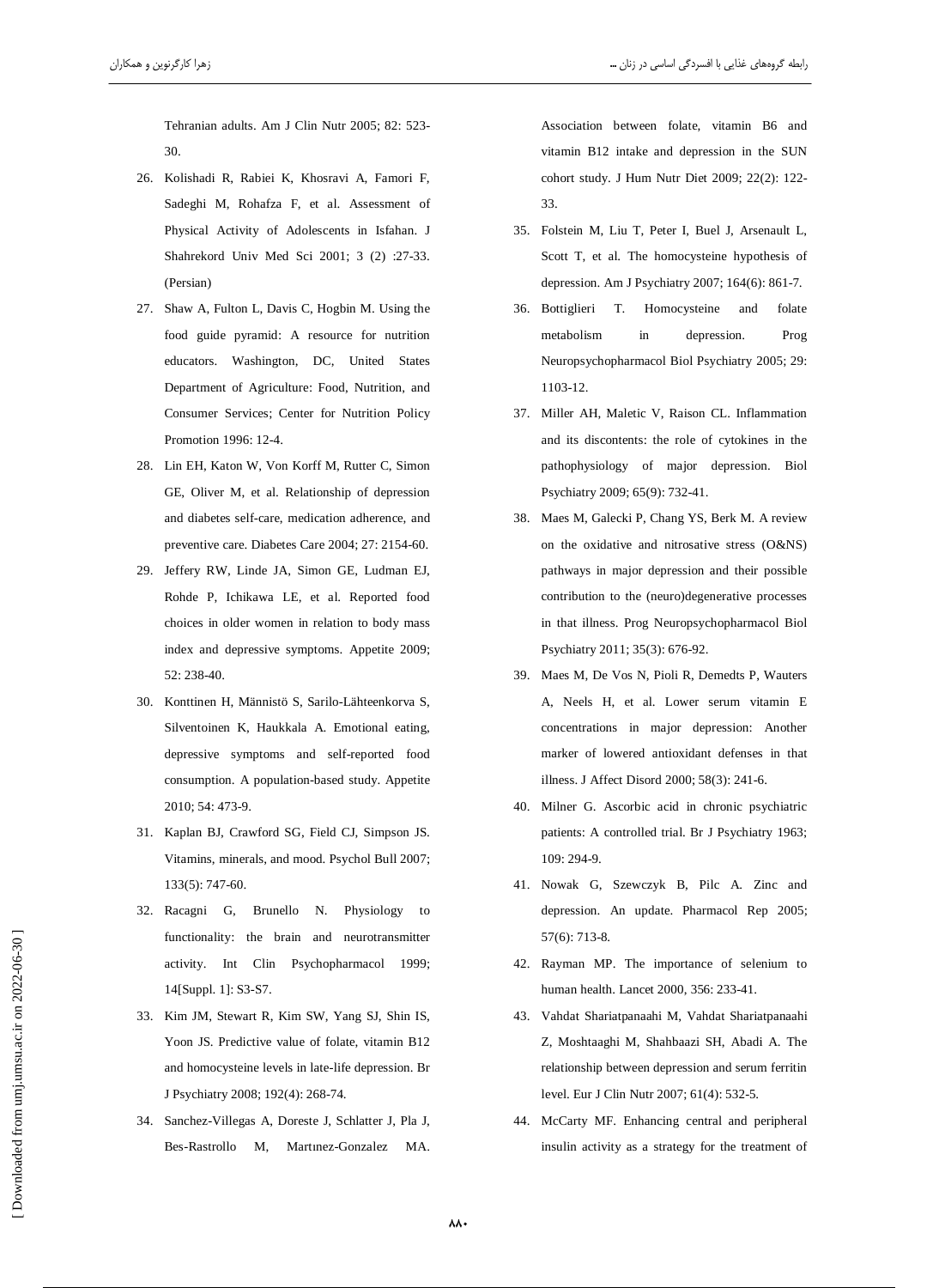endogenous depression-An adjuvant role for chromium picolinate? Med Hypotheses 1994;  $43(4): 247-52.$ 

- 45. Docherty JP, Sack DA, Roffman M, Finch M, Komorowski JR. A double-blind, placebocontrolled, exploratory trial of chromium picolinate in atypical depression: effect on carbohydrate craving. J Psychiatr Pract 2005;  $11(5): 302-14.$
- 46. Davidson JRT, Abraham K, Connor KM, McLeod MN. Effectiveness of chromium in atypical depression: a placebo-controlled trial. Biol Psychiatry 2003;53(3):261-4.
- 47. Augustine GJ. How does calcium trigger neurotransmitter release? Curr Opin Neurobiol 2001; 11(3): 320-6.
- 48. Williamson CS, Foster RK, Stanner SA, Buttriss JL. Red meat in the diet. Nutr Bull 2005; 30(4): 323-55.
- 49. Valsta LM, Tapanainen H, Männistö S. Meat fats in nutrition. Meat Sci 2005; 70(3): 525-30.
- 50. Wu A, Molteni R, Ying Z, Gomez-Pinilla F. A saturated-fat diet aggravates the outcome of traumatic brain injury on hippocampal plasticity and cognitive function by reducing brain-derived neurotrophic factor. Neuroscience 2003; 119(2): 365-75.
- 51. Shimizu E, Hashimoto K, Okamura N, Koike K, Komatsu N, Kumakiri C, et al. Alterations of serum levels of brain-derived neurotrophic factor (BDNF) in depressed patients with or without antidepressants. Biol Psychiatry 2003; 54(1):70-75.
- 52. Williams P. Nutritional composition of red meat. Nutr Diet 2007; 64[Suppl. 4]: S113-S119.
- 53. Beezhold BL, Johnston CS. Restriction of meat, fish, and poultry in omnivores improves mood: a pilot randomized controlled trial. Nutr J 2012;11:9.
- 54. Ford PA, Jaceldo-Siegl K, Lee JW, Youngberg W, Tonstad S. Intake of Mediterranean foods associated with positive affect and low negative affect. J Psychosom Res 2013; 74: 142-8.